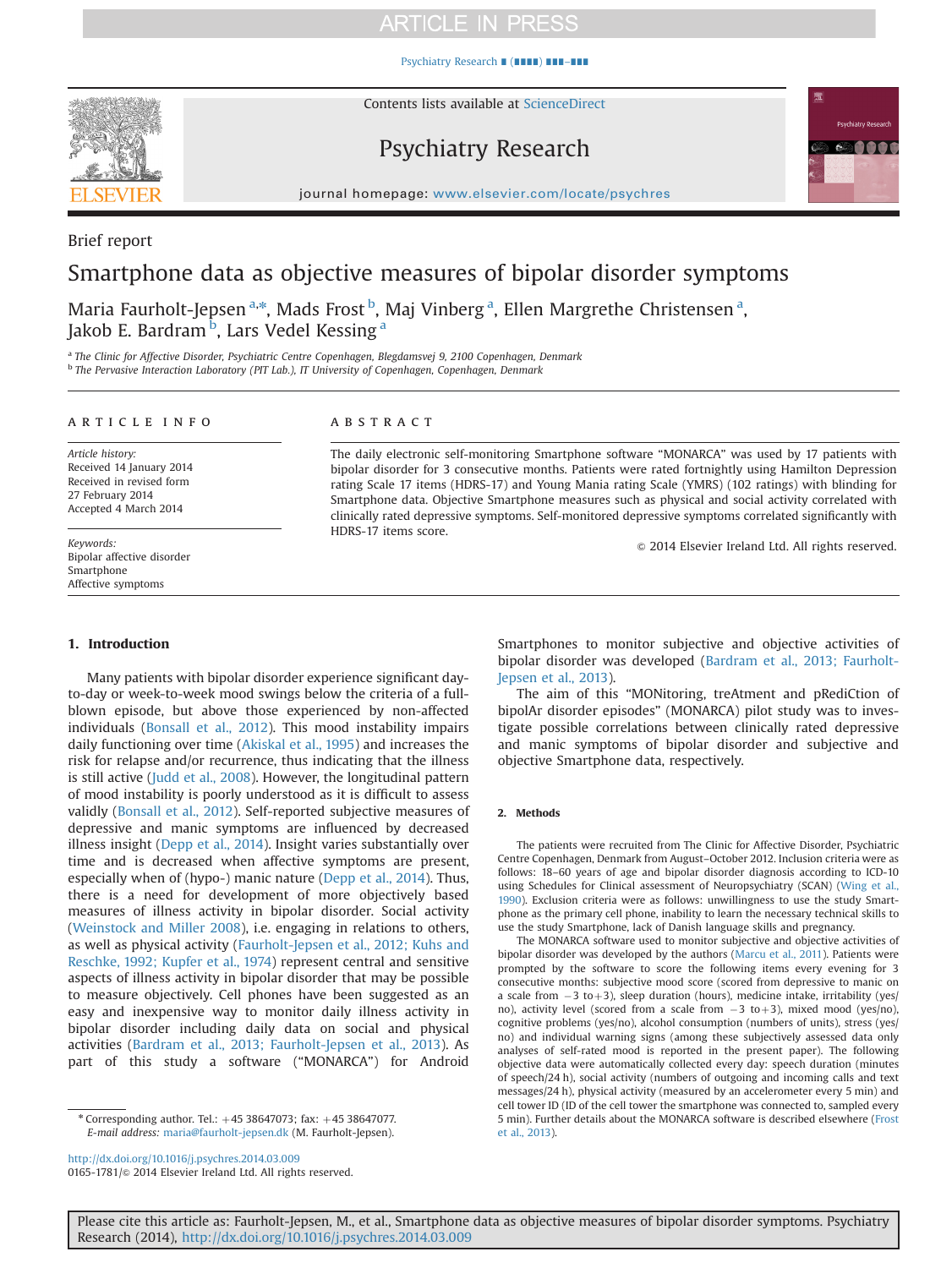## **ARTICLE IN PRESS**

After inclusion the patients received an Android Smartphone and were instructed to use the software for three consecutive months. Patients were clinically rated fortnightly using the Hamilton Depression Rating Scale-17 items (HDRS-17) [\(Hamilton, 1967\)](#page-2-0) and the Young Mania Rating Scale (YMRS) ([Young et](#page-3-0) [al., 1978](#page-3-0)). Assessments were carried out by MFJ and ASJ who were not involved in the treatment of the patients and were blinded to Smartphone data.

#### 2.1. Statistical analysis

Mixed effect regression models allowing for random intercept and slope for each participant were used. The results are based on 17 patients rated fortnightly and thus represent a total of 102 clinical ratings. Averages of the data collected from the Smartphones were taken for the days the outcome measures (HDRS-17 and YMRS) were referring to. Data was entered using Epidata $^{\circledR}$ , and STATA (StataCorp LP, Collega Station, TX, USA) version 12.1 was used for analyses. p-Values below 0.05 (two-tailed) were considered significant.

#### 2.2. Ethical considerations

The study was approved by the Regional Ethics Committee in The Capital Region of Denmark (H-2-2011-056) and The Danish Data Protection Agency (2013- 41-1710). Smartphone data was stored at a secure server at Concern IT, Capital Region, Denmark (I-suite number RHP-2011-03). The Smartphones were loaned to the participating patients free of charge by the study and economic costs due to data traffic were refunded.

#### 3. Results

A total of 21 patients were asked to participate in the study whereof 17 patients (70.6% women,  $n=12$ ) were included. Three patients declined to participate due to a preference of iPhone and one patient never showed up for clinical data collection. No patients dropped out of the trial during the 3-month follow-up period. The mean age was 33.4 (S.D.: 9.5) and 82.4%  $(n=14)$ suffered from bipolar disorder type I. Of the 17 patients 35.3%  $(n=6)$  were employed (of these, five full time job and one parttime), 17.6% ( $n=3$ ) were unemployed, 11.8% ( $n=2$ ) were on sick leave, 29.4% ( $n=5$ ) were students and 5.9 ( $n=1$ ) were on disability pension. The adherence rate to make self-assessments in the MONARCA system was 88% and the collection of clinical ratings were complete (100%). The mean HDRS-17 score and YMRS score were 7.3 S.D.: 7.04 (range, 0–29) and 2.7 S.D. 4.28 (range, 0–20) respectively. Table 1 shows the results of mixed effect regression models for Smartphone data versus scores on the HDRS-17 and YMRS. There was a significant correlation between self-rated mood and HDRS-17 in both the unadjusted model and the model adjusted for age and sex. In the adjusted model the estimates were: B:  $-0.051$ , 95% CI:  $-0.062$ ;  $-0.039$ ,  $p < 0.0001$  indicating that for every 10 points higher score on HDRS the self-rated mood was 0.51 points lower on the mood scale from 0 to  $-3$ . The same correlation between self-rated mood and YMRS was not found  $(B: 0.008, 95\% \text{ CI: } -0.011; 0.027, p=0.4).$ 

In the unadjusted model there was a significant correlation between lowered number of changes in cell tower ID per day and higher score on HDRS-17  $(B: -0.48, 95\% \text{ CI: } -0.90; -0.070,$  $p=0.020$ ), suggesting that for every 10 points higher score on HDRS-17 patients changed 4.8 times less between cell towers. When the model was adjusted for age and sex the correlation became borderline significant ( $B$ :  $-0.43$ , 95% CI:  $-0.88$ ; 0.0025,  $p = 0.064$ ).

There was no significant correlation between the amount of time the Smartphone screen was on, the number of outgoing text messages and affective symptoms measured with HDRS-17 and YMRS, respectively. In the unadjusted model there was a tendency, although non-significant, towards a lower number of outgoing calls with higher HDRS-17 score  $(B: -0.023, 95\% \text{ CI: } -0.048;$ 0.0023,  $p=0.074$ ).

#### 4. Discussion

To our knowledge this is the first report on illness activity in bipolar disorder using objective data collected via Smartphones. The results from this study showed that some objective Smartphone data correlated with symptoms of bipolar disorder. The number of cell tower ID changes per day, as an indication of the amount of movement per day, correlated significantly with HDRS-17 score in the unadjusted model and borderline significantly in the adjusted model, thus indicating that increasing depressive symptoms correlated with decreasing amount of movement per day. The number of cell tower ID changes per day is a measure of to what degree the patients in this study leave their home. Patients

#### Table 1

Mixed-effect linear regression of Smartphone data versus scores on Hamilton depression rating scale and Young mania rating scale in 17 patients with bipolar disorder based on 102 clinical ratings.

|                                                                | Unadjusted                                             |                                       |                  | Adjusted <sup>a</sup> |                                       |                  |
|----------------------------------------------------------------|--------------------------------------------------------|---------------------------------------|------------------|-----------------------|---------------------------------------|------------------|
|                                                                | Coefficient                                            | 95% Confidence Interval               | $\boldsymbol{p}$ | Coefficient           | 95% Confidence interval               | $\boldsymbol{p}$ |
| Self-rated mood<br><b>HDRS</b><br><b>YMRS</b>                  | $-0.043$<br>0.010                                      | $-0.054(-0.032)$<br>$-0.0089:0.30$    | < 0.0001<br>0.29 | $-0.051$<br>0.008     | $-0.062; -0.039$<br>$-0.011:0.027$    | < 0.0001<br>0.41 |
| <b>HDRS</b><br><b>YMRS</b>                                     | Change in cell tower ID (number)<br>$-0.48$<br>$-0.26$ | $-0.90:-0.070$<br>$-0.84:0.31$        | 0.022<br>0.38    | $-0.43$<br>$-0.28$    | $-0.88; 0.025$<br>$-0.86:0.29$        | 0.064<br>0.34    |
| Screen on time (seconds pr. day)<br><b>HDRS</b><br><b>YMRS</b> | 8.25<br>$-5.86$                                        | $-162.57:179.08$<br>$-270.30; 258.53$ | 0.93<br>0.97     | 16.38<br>$-6.92$      | $-178.08:210.84$<br>$-268.81, 255.00$ | 0.87<br>0.96     |
|                                                                | Exp <sup>b</sup>                                       | 95% Confidence Interval               | p                | Exp <sup>b</sup>      | 95% Confidence Interval               | p                |
| Log outgoing calls $(\%)$<br><b>HDRS</b><br><b>YMRS</b>        | $-0.023$<br>$-0.014$                                   | $-0.048; 0.0023$<br>$-0.60:0.032$     | 0.074<br>0.56    | $-0.020$<br>$-0.016$  | $-0.051; 0.011$<br>$-0.061:0.030$     | 0.21<br>0.48     |
| Log outgoing sms $(\%)$<br><b>HDRS</b><br><b>YMRS</b>          | $-0.35$<br>$-0.0024$                                   | $-0.79:0.0094$<br>$-0.063; 0.058$     | 0.12<br>0.94     | $-0.017$<br>$-0.0071$ | $-0.064:0.031$<br>$-0.065; 0.051$     | 0.50<br>0.81     |

<sup>a</sup> Adjusted for age and sex.

**b** slope.

Please cite this article as: Faurholt-Jepsen, M., et al., Smartphone data as objective measures of bipolar disorder symptoms. Psychiatry Research (2014), [http://dx.doi.org/10.1016/j.psychres.2014.03.009i](http://dx.doi.org/10.1016/j.psychres.2014.03.009)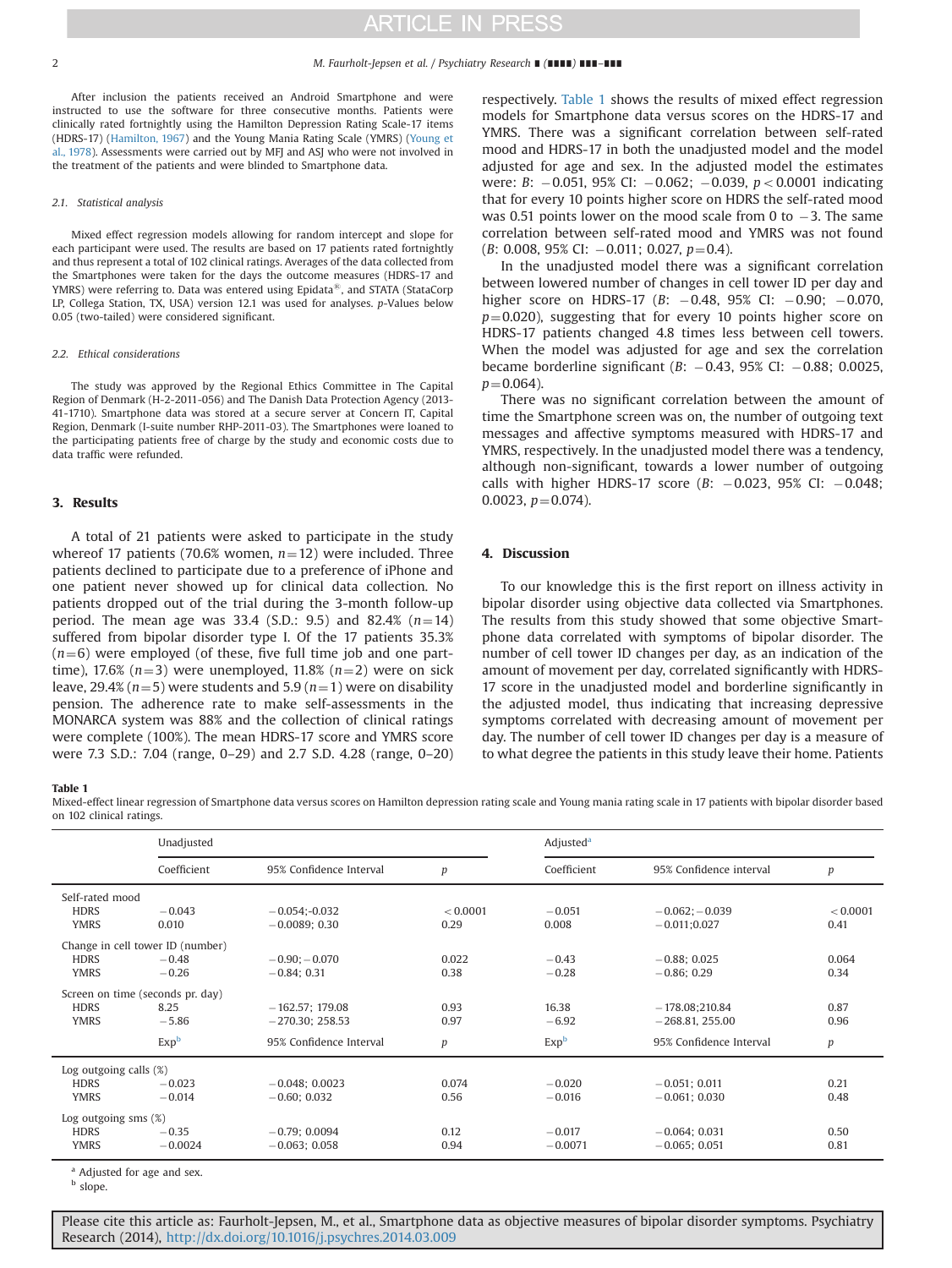#### M. Faurholt-Jepsen et al. / Psychiatry Research ∎ (∎∎∎∎) ∎∎∎–∎∎∎ 3

<span id="page-2-0"></span>with more depressive symptoms were more at home with less outgoing activities. However, it is a general measure of movement around and is not necessarily a precise measure of daily travelled distances. Additionally there was a tendency, although not significant, for decreasing number of outgoing calls per day with increasing HDRS-17 score. This borderline significant finding was most likely due to the small sample size included in this pilot study, but it cannot be excluded that it may be due to a change in cell phone communicative habits in general. Thus, there is a tendency that electronic communication habits using phone calls and text messages are decreasing whereas communication using social media e.g. Facebook, Instagram and Twitter is increasing. Unfortunately we were unable to collect such data in the present pilot study.

We were not able to identify correlations between the objective Smartphone measures and manic symptoms according to YMRS. These negative findings could most likely be ascribed to the low prevalence of manic symptoms in our sample as the mean YMRS score was 2.7 (S.D. 4.3) reflecting that patients participating in this study were rather mood stable.

Patients were able to score their subjective depressive symptoms using the MONARCA Smartphone software as these correlated significantly with the blinded research based HDRS-17 scores, but there were no significant correlation between subjective manic symptoms and YMRS. Our study is the first to show a significant correlation between electronic self-rated depressive symptoms and HDRS-17 score. The negative finding in relation to self-rated manic symptoms is in accordance with the literature, indicating that patient insight varies substantially over time and is especially decreased when patients suffer from (hypo-) manic symptoms (Depp et al., 2014). However, it cannot be excluded that inclusion of a larger sample followed for a longer time period would have resulted in more significant correlations.

None of the included patients dropped out during the study, but patients who were unwilling to use the study Smartphone were excluded (as mentioned above three patients declined to participate due to a preference to iPhone). Thus, the participating patients could represent a sample of particularly motivated patients not having problems with interacting with Android Smartphones and could introduce a potential bias as described by others [\(Montes et al., 2012; Spaniel et al., 2008\)](#page-3-0).

#### 5. Conclusion

Data from this pilot study indicate that some measures, such as daily physical and social activity collected via Smartphones in patients with bipolar disorder, correlates with blinded clinically rated depressive affective symptoms. These data suggest that Smartphones may reflect an easy and objective way to record illness activity in bipolar disorder and will be evaluated in larger studies.

#### Conflict of interests

LVK has within recent three years been a consultant for Lundbeck and Astra Zeneca. MV has been a consultant for Eli Lilly, Lundbeck, Astra Zeneca and Servier. EMC has been a consultant for Eli Lilly, Astra Zeneca, Servier, Bristol- Myers Squibb, Lundbeck and Medilink. MFJ has been a consultant for Eli Lilly. MF and JB have no conflicts of interests.

#### Contributors

LVK, MV, EMC and MFJ conceived the trial and authored the protocol. MF and JB were the designers of the MONARCA Smartphone system and handled all technical matters. MF recruited the patients. ASJ and MFJ undertook the clinical examinations of participants. MFJ and LVK performed the statistical analyses and MFJ wrote the first draft of the manuscript. All authors contributed to and have approved the final version of the manuscript.

#### Role of funding source

The EU, 7th Frame Program has funded the MONARCA project together with Mental Health Services, Copenhagen, Denmark. The funders had no role in the study design, data collection, analysis and preparation of the manuscript.

#### Acknowledgement

The authors would like to thank the patients for participating in this study, Rie Lambæk Mikkelsen, MD and Ulla Knoor, MD from The Clinic for Affective Disorder for participating in the recruitment of participants and Anne Sophie Jacoby for helping with data collection.

#### References

- [Akiskal, H.S., Maser, J.D., Zeller, P.J., Endicott, J., Coryell, W, Keller, M., Warshaw, M.,](http://refhub.elsevier.com/S0165-1781(14)00187-5/sbref1) [Clayton, P., Goodwin, F., 1995. Switching from](http://refhub.elsevier.com/S0165-1781(14)00187-5/sbref1) 'unipolar' to bipolar II. An 11-year [prospective study of clinical and temperamental Predictors in 559 patients.](http://refhub.elsevier.com/S0165-1781(14)00187-5/sbref1) [Archives of General Psychiatry 52 \(2\), 114](http://refhub.elsevier.com/S0165-1781(14)00187-5/sbref1)–123.
- Bardram, Jakob E., Frost, Mads, Szánto, Károly, Faurholt-Jepsen, Maria, Vinberg, Maj, Lars Vedel, Kessing, 2013. Designing mobile health technology for bipolar disorder: a field trial of the monarca system. In: Proceedings of the SIGCHI Conference on Human Factors in Computing Systems, New York, NY, USA, . pp. 2627–2636.
- [Bonsall, M.B., Wallace-Hadrill, S.M.A., Geddes, J.R., Goodwin, G.M., Holmes, E.A.,](http://refhub.elsevier.com/S0165-1781(14)00187-5/sbref2) [2012. Nonlinear time-series approaches in characterizing mood stability and](http://refhub.elsevier.com/S0165-1781(14)00187-5/sbref2) [mood instability in bipolar disorder. Proceedings of the Royal Society: Biolo](http://refhub.elsevier.com/S0165-1781(14)00187-5/sbref2)[gical Sciences 279 \(1730\), 916](http://refhub.elsevier.com/S0165-1781(14)00187-5/sbref2)–924.
- [Depp, Colin A, Harmell, Alexandrea L, Savla, Gauri N, Mausbach, Brent T, Jeste, Dilip](http://refhub.elsevier.com/S0165-1781(14)00187-5/sbref3) [V, Palmer, Barton W, 2014. A prospective study of the trajectories of clinical](http://refhub.elsevier.com/S0165-1781(14)00187-5/sbref3) [insight, affective symptoms, and cognitive ability in bipolar disorder. Journal of](http://refhub.elsevier.com/S0165-1781(14)00187-5/sbref3) [Affective Disorders 152](http://refhub.elsevier.com/S0165-1781(14)00187-5/sbref3)–154, 250–255.
- [Faurholt-Jepsen, Maria, Brage, Søren, Vinberg, Maj, Christensen, Ellen Margrethe,](http://refhub.elsevier.com/S0165-1781(14)00187-5/sbref4) [Knorr, Ulla, Jensen, Hans Mørch, Kessing, Lars Vedel, 2012. Differences in](http://refhub.elsevier.com/S0165-1781(14)00187-5/sbref4) [psychomotor activity in patients suffering from unipolar and bipolar affective](http://refhub.elsevier.com/S0165-1781(14)00187-5/sbref4) [disorder in the remitted or mild/moderate depressive state. Journal of affective](http://refhub.elsevier.com/S0165-1781(14)00187-5/sbref4) [disorders 141 \(2](http://refhub.elsevier.com/S0165-1781(14)00187-5/sbref4)–3), 457–463.
- [Faurholt-Jepsen, Maria, Vinberg, Maj, Christensen, Ellen Margrethe, Frost, Mads,](http://refhub.elsevier.com/S0165-1781(14)00187-5/sbref5) [Bardram, Jakob, Kessing, Lars Vedel, 2013. Daily Electronic self-monitoring of](http://refhub.elsevier.com/S0165-1781(14)00187-5/sbref5) [subjective and objective symptoms in bipolar disorder](http://refhub.elsevier.com/S0165-1781(14)00187-5/sbref5)—the monarca trial [protocol \(monitoring, treatment and prediction of bipolar disorder episodes\):](http://refhub.elsevier.com/S0165-1781(14)00187-5/sbref5) [a randomised controlled single-blind trial. BMJ Open 3, 7.](http://refhub.elsevier.com/S0165-1781(14)00187-5/sbref5)
- [Frost, Mads, Doryab, A, Faurholt-Jepsen, Maria, Kessing, Lars Vedel, Bardram, Jakob](http://refhub.elsevier.com/S0165-1781(14)00187-5/sbref6) [E., 2013. Supporting disease insight through data analysis: re](http://refhub.elsevier.com/S0165-1781(14)00187-5/sbref6)finements of the [monarca self-assessment system, Supporting Disease Insight through Data](http://refhub.elsevier.com/S0165-1781(14)00187-5/sbref6) Analysis: Refi[nements of the Monarca Self-Assessment System. ACM p. 2013](http://refhub.elsevier.com/S0165-1781(14)00187-5/sbref6)
- [Hamilton, M., 1967. Development of a rating scale for primary depressive illness.](http://refhub.elsevier.com/S0165-1781(14)00187-5/sbref7) [British Journal of Social and Clinical Psychology 6 \(4\), 278](http://refhub.elsevier.com/S0165-1781(14)00187-5/sbref7)–296.
- [Judd, Lewis L., Schettler, Pamela J, Akiskal, Hagop S., Coryell, William, Leon, Andrew](http://refhub.elsevier.com/S0165-1781(14)00187-5/sbref8) [C., Maser, Jack D., Solomon, David A., 2008. Residual Symptom recovery from](http://refhub.elsevier.com/S0165-1781(14)00187-5/sbref8) [major affective episodes in bipolar disorders and rapid episode relapse/](http://refhub.elsevier.com/S0165-1781(14)00187-5/sbref8) [recurrence. Archives of general psychiatry 65 \(4\), 386](http://refhub.elsevier.com/S0165-1781(14)00187-5/sbref8)–394.
- [Kuhs, H., Reschke, D., 1992. Psychomotor activity in unipolar and bipolar depressive](http://refhub.elsevier.com/S0165-1781(14)00187-5/sbref9) [patients. Psychopathology 25 \(2\), 109](http://refhub.elsevier.com/S0165-1781(14)00187-5/sbref9)–116.
- [Kupfer, D.J., Weiss, B.L., Foster, G., Detre, T.P., McPartland, R., 1974. Psychomotor](http://refhub.elsevier.com/S0165-1781(14)00187-5/sbref10) [activity in affective states. Archives of general psychiatry 30 \(6\), 765](http://refhub.elsevier.com/S0165-1781(14)00187-5/sbref10)–768.
- Marcu, G., Bardram J.E., Gabrielli S., 2011. A Framework for Overcoming Challenges in Designing Persuasive Monitoring Systems for Mental Illness. In: Proceedings of Pervasive Health DY. pp. 1–10.
- [Montes, Jose Manuel, Medina, Esteban, Gomez-Beneyto, Manuel, Maurino, Jorge,](http://refhub.elsevier.com/S0165-1781(14)00187-5/sbref11) 2012. A Short Message Service (SMS)—[based strategy for enhancing adherence](http://refhub.elsevier.com/S0165-1781(14)00187-5/sbref11) [to antipsychotic medication in schizophrenia. Psychiatry Research 200 \(2](http://refhub.elsevier.com/S0165-1781(14)00187-5/sbref11)–3), 89–[95.](http://refhub.elsevier.com/S0165-1781(14)00187-5/sbref11)

Please cite this article as: Faurholt-Jepsen, M., et al., Smartphone data as objective measures of bipolar disorder symptoms. Psychiatry Research (2014), [http://dx.doi.org/10.1016/j.psychres.2014.03.009i](http://dx.doi.org/10.1016/j.psychres.2014.03.009)